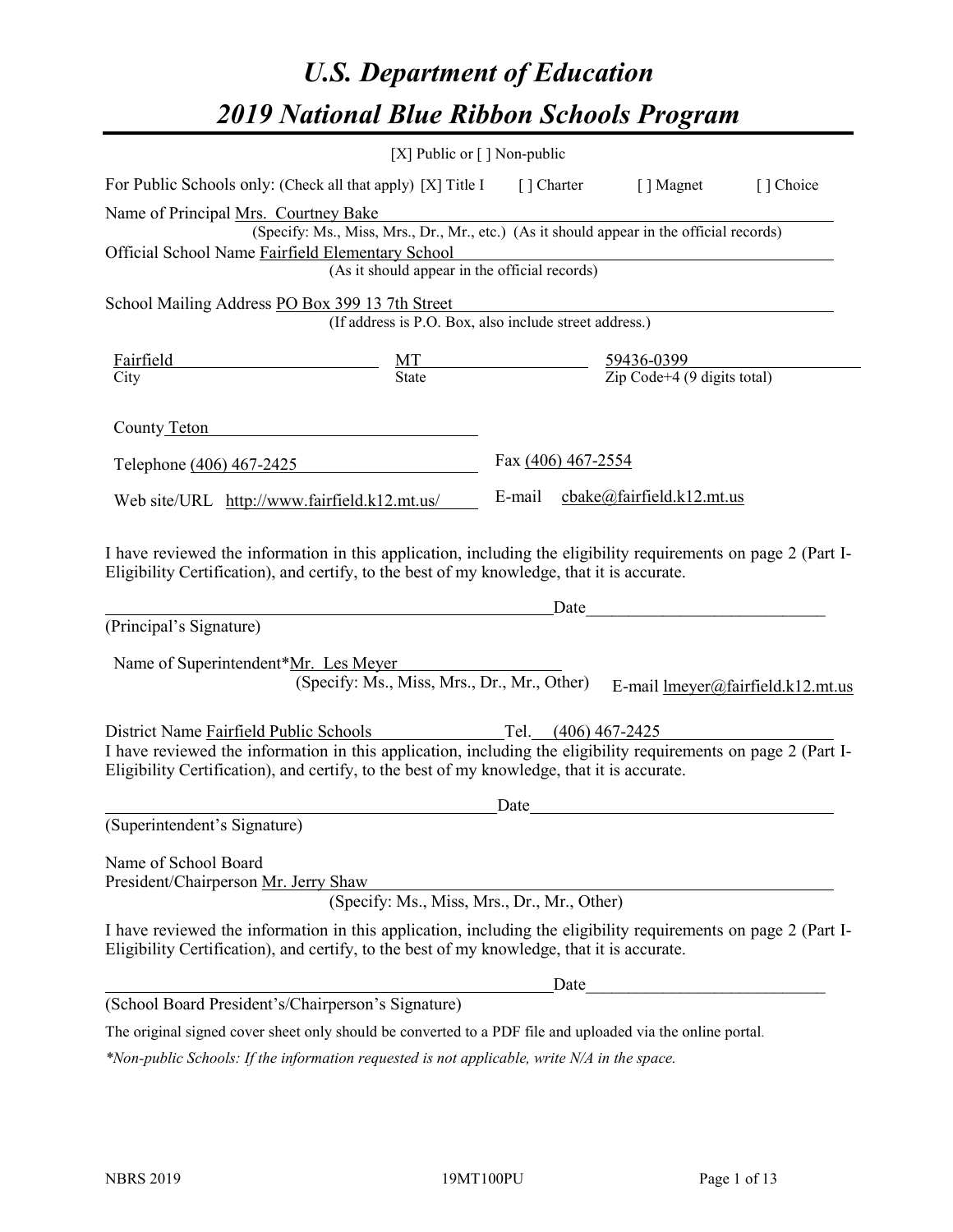The signatures on the first page of this application (cover page) certify that each of the statements below, concerning the school's eligibility and compliance with U.S. Department of Education and National Blue Ribbon Schools requirements, are true and correct.

1. All nominated public schools must meet the state's performance targets in reading (or English language arts) and mathematics and other academic indicators (i.e., attendance rate and graduation rate), for the all students group, including having participation rates of at least 95 percent using the most recent accountability results available for nomination.

2. To meet final eligibility, all nominated public schools must be certified by states prior to September 2019 in order to meet all eligibility requirements. Any status appeals must be resolved at least two weeks before the awards ceremony for the school to receive the award.

3. The school configuration includes one or more of grades K-12. Schools on the same campus with one principal, even a K-12 school, must apply as an entire school.

4. The school has been in existence for five full years, that is, from at least September 2013 and each tested grade must have been part of the school for the past three years.

5. The nominated school has not received the National Blue Ribbon Schools award in the past five years: 2014, 2015, 2016, 2017, or 2018.

6. The nominated school has no history of testing irregularities, nor have charges of irregularities been brought against the school at the time of nomination. If irregularities are later discovered and proven by the state, the U.S. Department of Education reserves the right to disqualify a school's application and/or rescind a school's award.

7. The nominated school has not been identified by the state as "persistently dangerous" within the last two years.

8. The nominated school or district is not refusing Office of Civil Rights (OCR) access to information necessary to investigate a civil rights complaint or to conduct a district-wide compliance review.

9. The OCR has not issued a violation letter of findings to the school district concluding that the nominated school or the district as a whole has violated one or more of the civil rights statutes. A violation letter of findings will not be considered outstanding if OCR has accepted a corrective action plan from the district to remedy the violation.

10. The U.S. Department of Justice does not have a pending suit alleging that the nominated school or the school district, as a whole, has violated one or more of the civil rights statutes or the Constitution's equal protection clause.

11. There are no findings of violations of the Individuals with Disabilities Education Act in a U.S. Department of Education monitoring report that apply to the school or school district in question; or if there are such findings, the state or district has corrected, or agreed to correct, the findings.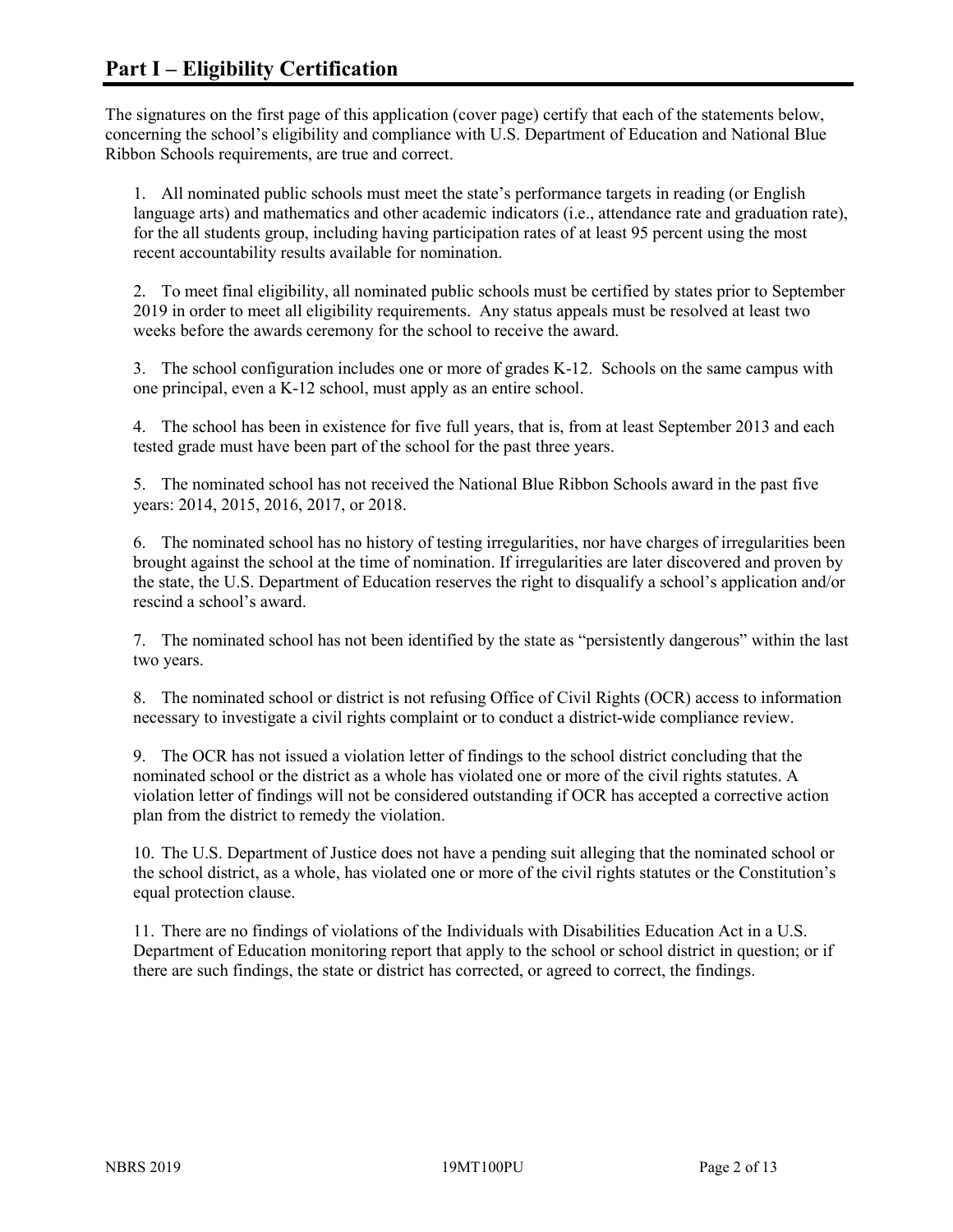# **PART II - DEMOGRAPHIC DATA**

#### **Data should be provided for the most recent school year (2018-2019) unless otherwise stated.**

#### **DISTRICT**

1. Number of schools in the district  $1$  Elementary schools (includes K-8) (per district designation): 1 Middle/Junior high schools 1 High schools 0 K-12 schools

3 TOTAL

**SCHOOL** (To be completed by all schools)

2. Category that best describes the area where the school is located:

[ ] Urban or large central city

[] Suburban

[X] Rural or small city/town

3. Number of students as of October 1, 2018 enrolled at each grade level or its equivalent in applying school:

| Grade                           | # of         | # of Females | <b>Grade Total</b> |
|---------------------------------|--------------|--------------|--------------------|
|                                 | <b>Males</b> |              |                    |
| <b>PreK</b>                     | 6            | 9            | 15                 |
| $\mathbf K$                     | 10           | 11           | 21                 |
| 1                               | 7            | 8            | 15                 |
| $\mathbf{2}$                    | 12           | 14           | 26                 |
| 3                               | 9            | 9            | 18                 |
| $\overline{\mathbf{4}}$         | 13           | 9            | 22                 |
| 5                               | 9            | 10           | 19                 |
| 6                               | 10           | 9            | 19                 |
| 7                               | 0            | $\theta$     | 0                  |
| 8                               | 0            | $\theta$     | 0                  |
| 9                               | 0            | $\theta$     | 0                  |
| 10                              | 0            | $\theta$     | 0                  |
| 11                              | 0            | 0            | 0                  |
| 12 or higher                    | 0            | $\theta$     | 0                  |
| <b>Total</b><br><b>Students</b> | 76           | 79           | 155                |

\*Schools that house PreK programs should count preschool students **only** if the school administration is responsible for the program.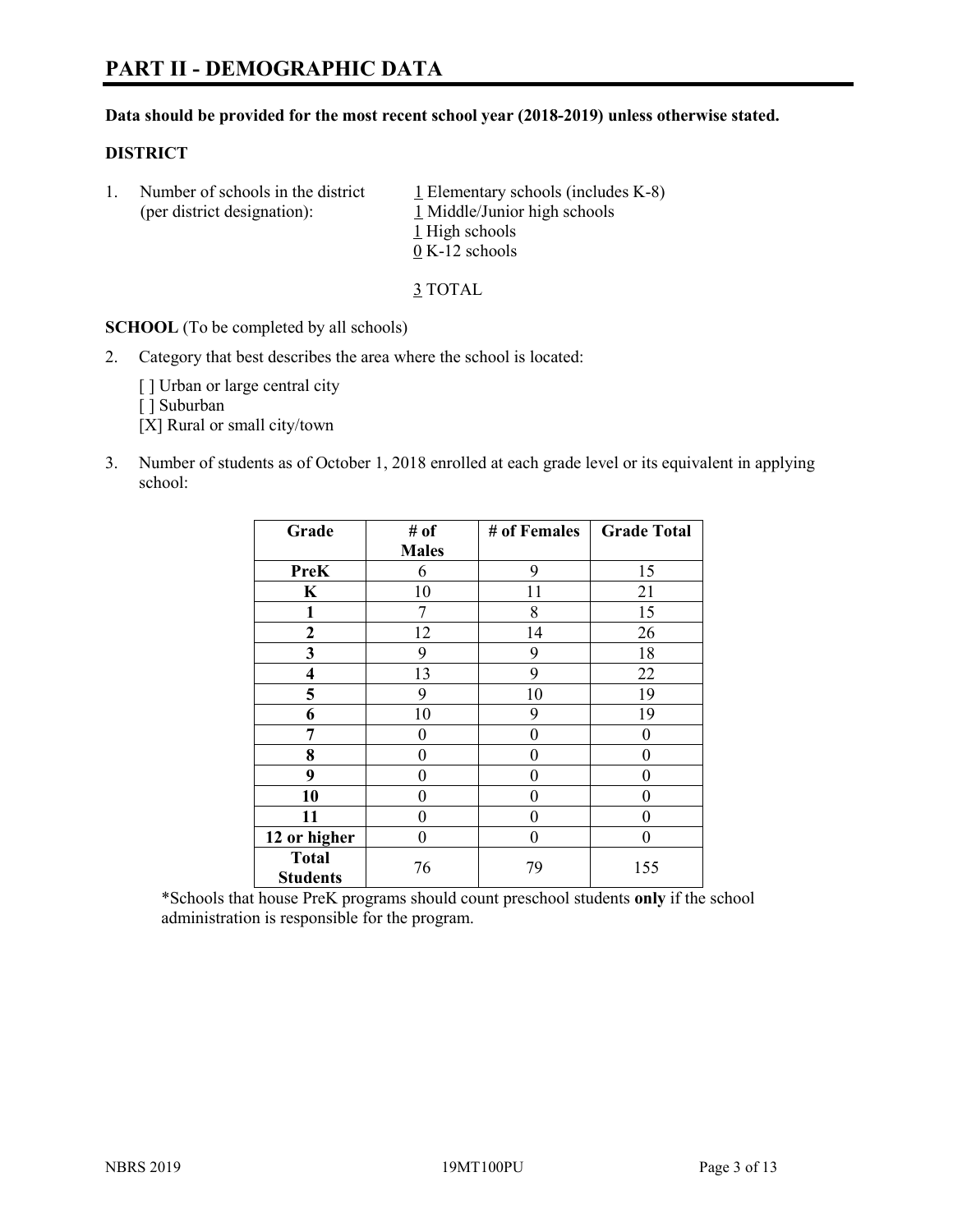4. Racial/ethnic composition of  $1\%$  American Indian or Alaska Native the school (if unknown, estimate): 1 % Asian

1 % Black or African American  $\frac{2}{2}$ % Hispanic or Latino 1 % Native Hawaiian or Other Pacific Islander 92 % White 2 % Two or more races **100 % Total**

(Only these seven standard categories should be used to report the racial/ethnic composition of your school. The Final Guidance on Maintaining, Collecting, and Reporting Racial and Ethnic Data to the U.S. Department of Education published in the October 19, 2007 *Federal Register* provides definitions for each of the seven categories.)

5. Student turnover, or mobility rate, during the 2017 – 2018 school year: 10%

If the mobility rate is above 15%, please explain.

This rate should be calculated using the grid below. The answer to (6) is the mobility rate.

| <b>Steps For Determining Mobility Rate</b>    | Answer |
|-----------------------------------------------|--------|
| (1) Number of students who transferred to     |        |
| the school after October 1, 2017 until the    | 8      |
| end of the 2017-2018 school year              |        |
| (2) Number of students who transferred        |        |
| from the school after October 1, 2017 until   | 5      |
| the end of the 2017-2018 school year          |        |
| (3) Total of all transferred students [sum of | 13     |
| rows $(1)$ and $(2)$ ]                        |        |
| (4) Total number of students in the school as | 132    |
| of October 1, 2017                            |        |
| $(5)$ Total transferred students in row $(3)$ | 0.10   |
| divided by total students in row (4)          |        |
| $(6)$ Amount in row $(5)$ multiplied by 100   |        |

6. English Language Learners (ELL) in the school:  $1\%$ 

1 Total number ELL

Specify each non-English language represented in the school (separate languages by commas): **Mandarin** 

7. Students eligible for free/reduced-priced meals:  $\frac{47\%}{73}$ Total number students who qualify: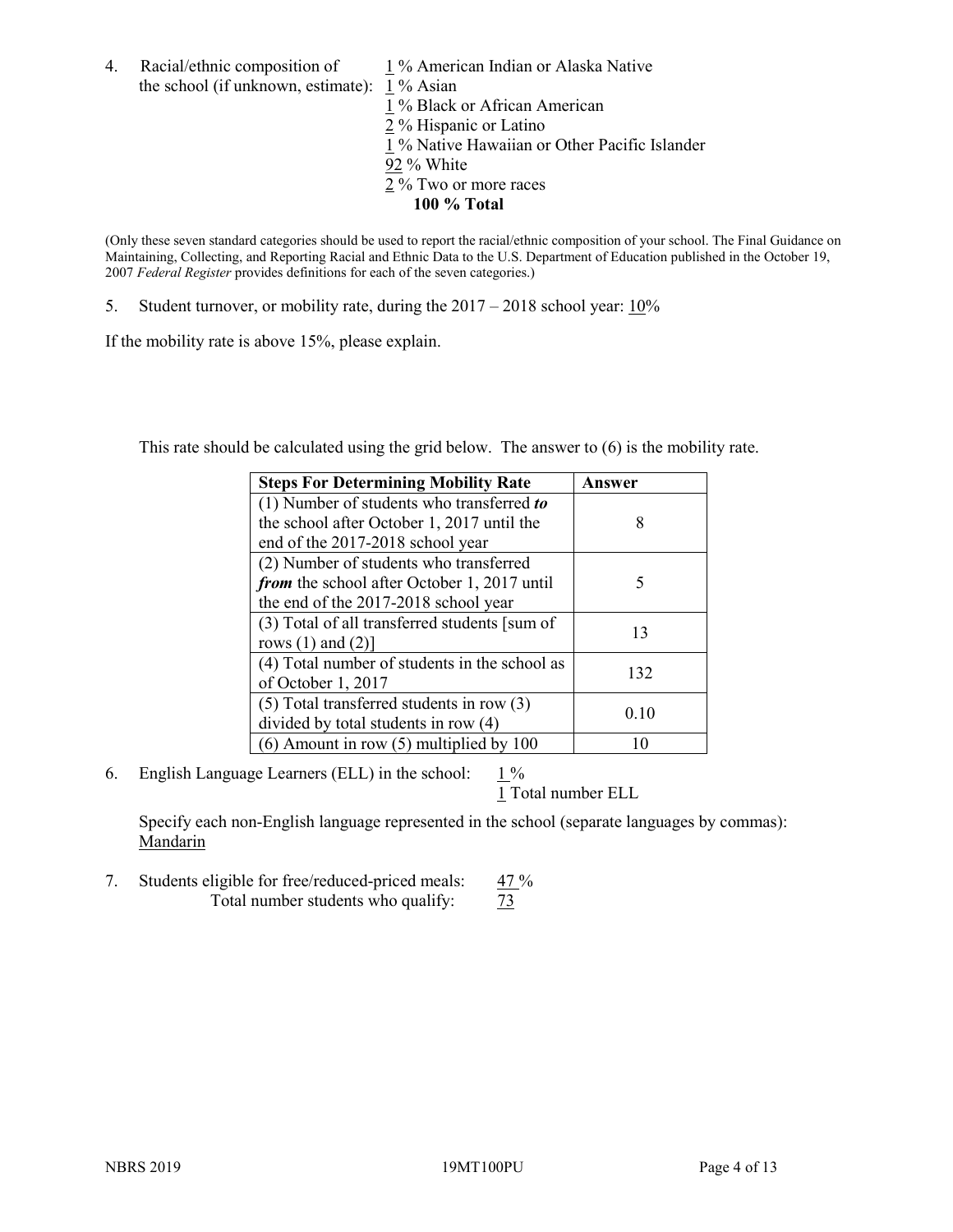8 Total number of students served

Indicate below the number of students with disabilities according to conditions designated in the Individuals with Disabilities Education Act. Do not add additional conditions. It is possible that students may be classified in more than one condition.

| 1 Autism                  | 0 Multiple Disabilities                 |
|---------------------------|-----------------------------------------|
| 0 Deafness                | 0 Orthopedic Impairment                 |
| 0 Deaf-Blindness          | 1 Other Health Impaired                 |
| 3 Developmental Delay     | 3 Specific Learning Disability          |
| 0 Emotional Disturbance   | 6 Speech or Language Impairment         |
| 0 Hearing Impairment      | 0 Traumatic Brain Injury                |
| 0 Intellectual Disability | 0 Visual Impairment Including Blindness |

- 9. Number of years the principal has been in her/his position at this school:  $10$
- 10. Use Full-Time Equivalents (FTEs), rounded to nearest whole numeral, to indicate the number of school staff in each of the categories below:

|                                                                                                                                                                                                                              | <b>Number of Staff</b> |
|------------------------------------------------------------------------------------------------------------------------------------------------------------------------------------------------------------------------------|------------------------|
| Administrators                                                                                                                                                                                                               |                        |
| Classroom teachers including those<br>teaching high school specialty<br>subjects, e.g., third grade teacher,<br>history teacher, algebra teacher.                                                                            | 9                      |
| Resource teachers/specialists/coaches<br>e.g., reading specialist, science coach,<br>special education teacher, technology<br>specialist, art teacher, etc.                                                                  | 5                      |
| Paraprofessionals under the<br>supervision of a professional<br>supporting single, group, or classroom<br>students.                                                                                                          | 6                      |
| Student support personnel<br>e.g., school counselors, behavior<br>interventionists, mental/physical<br>health service providers,<br>psychologists, family engagement<br>liaisons, career/college attainment<br>coaches, etc. | $\mathcal{D}$          |

11. Average student-classroom teacher ratio, that is, the number of students in the school divided by the FTE of classroom teachers, e.g.,  $22:1$  17:1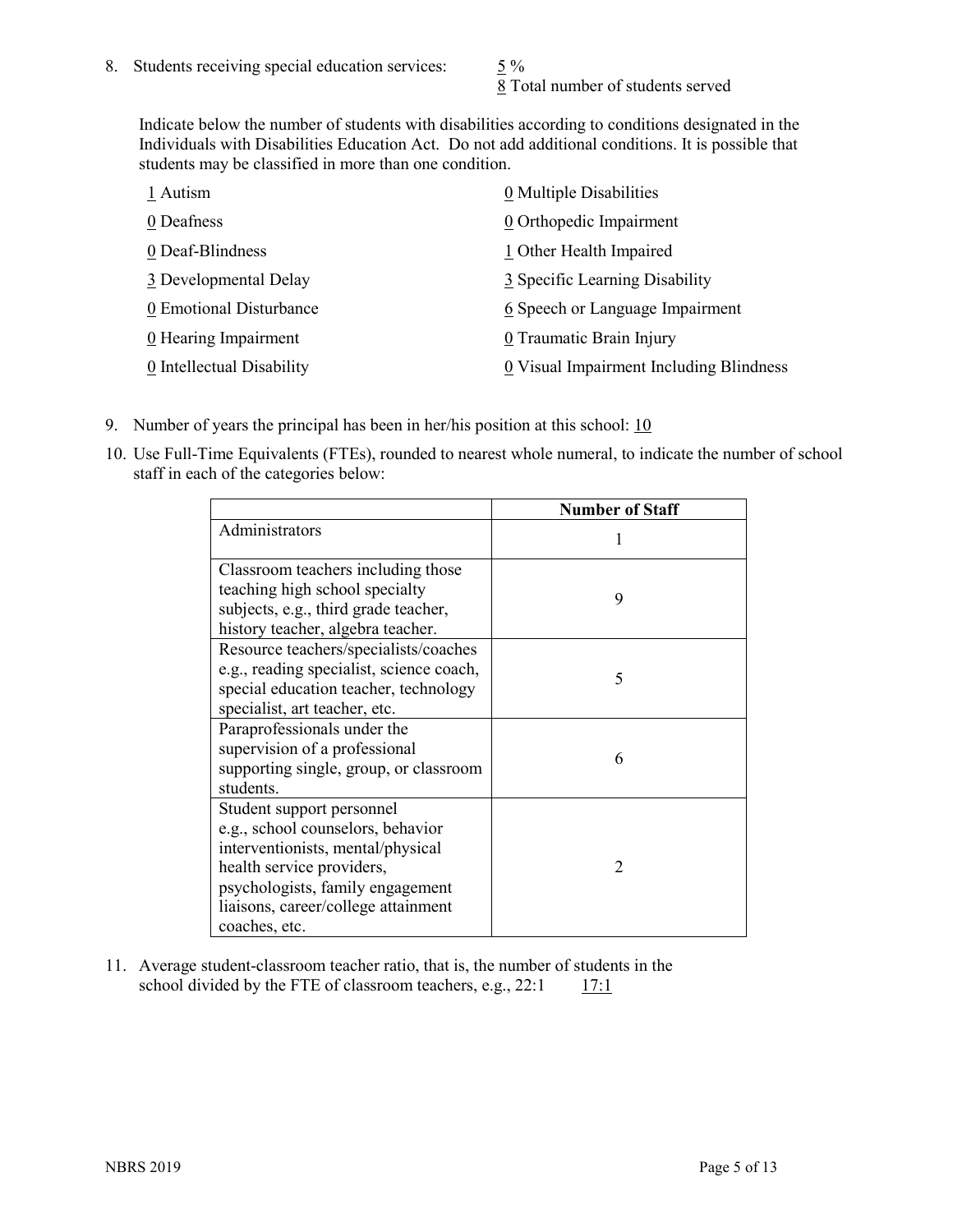12. Show daily student attendance rates. Only high schools need to supply yearly graduation rates.

| <b>Required Information</b> | 2017-2018 | 2016-2017 | 2015-2016 | 2014-2015 | 2013-2014 |
|-----------------------------|-----------|-----------|-----------|-----------|-----------|
| Daily student attendance    | 94%       | 95%       | 96%       | 94%       | 95%       |
| High school graduation rate | $0\%$     | $0\%$     | $0\%$     | $9\%$     | $0\%$     |

#### 13. **For high schools only, that is, schools ending in grade 12 or higher.**

Show percentages to indicate the post-secondary status of students who graduated in Spring 2018.

| <b>Post-Secondary Status</b>                  |       |
|-----------------------------------------------|-------|
| Graduating class size                         |       |
| Enrolled in a 4-year college or university    | $0\%$ |
| Enrolled in a community college               | 0%    |
| Enrolled in career/technical training program | 0%    |
| Found employment                              | 0%    |
| Joined the military or other public service   | 0%    |
| Other                                         | በ%    |

14. Indicate whether your school has previously received a National Blue Ribbon Schools award. Yes No X

If yes, select the year in which your school received the award.

15. In a couple of sentences, provide the school's mission or vision statement.

In partnership with the community, the mission of Fairfield Schools is to provide a secure and respectful environment where students gain knowledge, grow in wisdom, develop confidence, and value learning for life.

16. **For public schools only**, if the school is a magnet, charter, or choice school, explain how students are chosen to attend.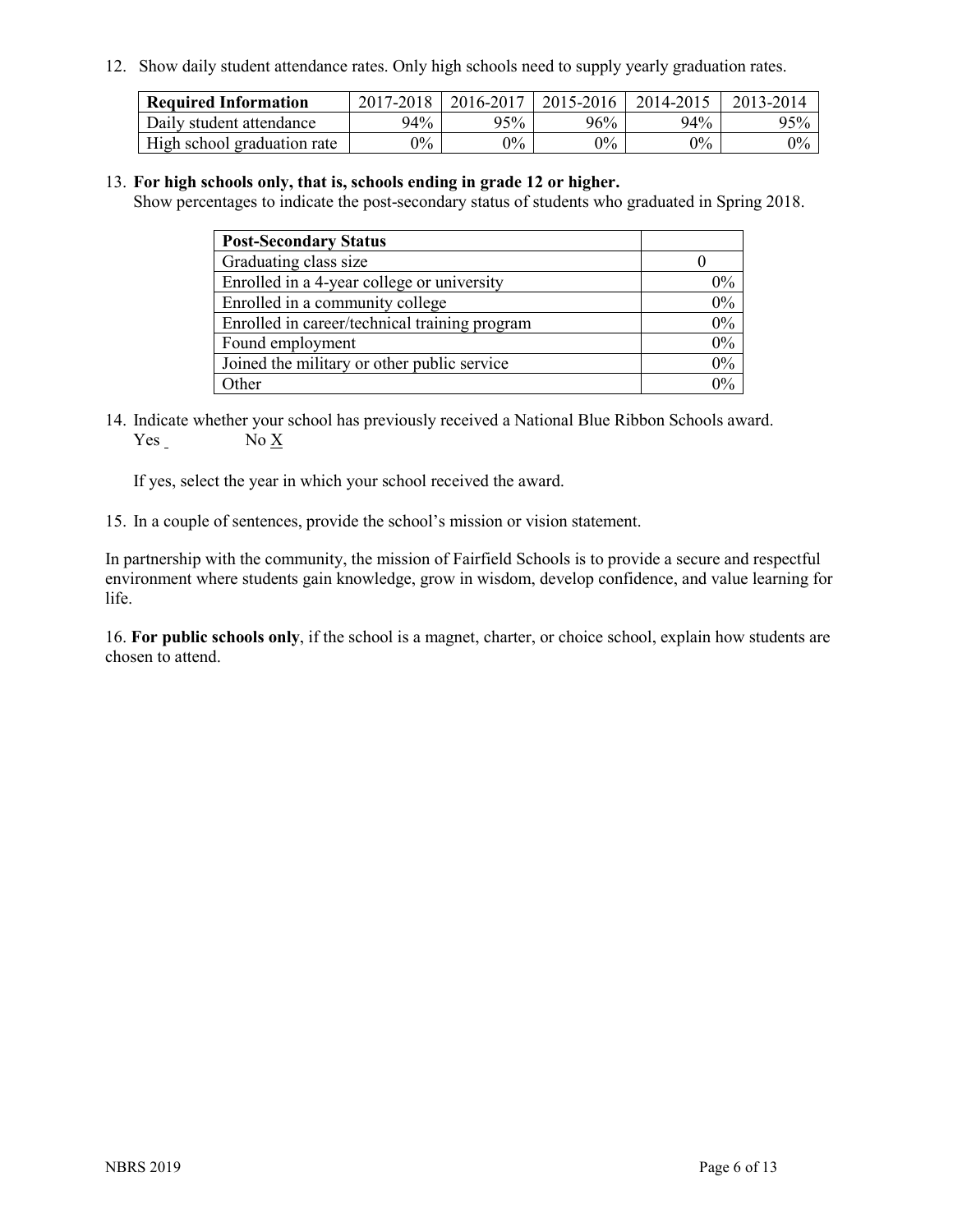# **PART III – SUMMARY**

In the heart of barley country Fairfield, Montana is a small, rural town with an approximate population of 650 people. Our Early K-6th school has an enrollment of 155 students. Our school and it's success is everything to this community. Being a Title I school, we concentrate on students successes in all areas educational and academic while supplementing with extra curricular activities.

The school which is connected to the 7-12 building, sits on the edge of town near the Rocky Mountain Front and services students from all over the area. We continually open our doors to out of district students and students within our district boundaries of all diversities. The original building has been added onto twice in the course of history to allow for more population and an ever changing curriculum and standards. Our students are lucky to interact on a daily basis with their mentors of the high school as students share classrooms in the building. We have one class per grade including an Early Kindergarten which began this past year for a 1/2 a day everyday. We also supply a room for a parent paid preschool for three year olds.

Over the past 25 years, Fairfield has striven to stay at the top of the technological advances. Every room is equipped with a smartboard and a projector, EK-2 is equipped with Ipads, 3-6 is equipped with Chromebooks and we are fortunate to have two 30 computer hard wired labs for varying activities and maker space activities. We pride ourselves on always striving for success and opening our doors to offer many activities to the community and the use of our buildings. Some of those activities include adult education opportunities, 4-H and scouts.

Fairfield has a long tradition of success. During the NCLB (No Child Left Behind) days, we made AYP (Adequate Yearly Progress) every year. In the past few years of ESSA (Every Student Succeeds Act) and SBAC (Smarter Balanced Assessment Consortium) we have continually worked to improve our scores each year. We volunteered in 2012-2013 for the Smarter Balanced Scientific Pilot to ensure the process was going to be an easy transition for our state. Our scores continue to improve yearly and this success is due to the continual hard work of our teachers and staff coupled with our RtI program that looks at data to see how we can best fit a students needs.

We began the process of Response to Intervention/Instruction in the fall of 2006. In the throws of the NCLB era, Fairfield Elementary embraced the idea of data based decision making initially using direct instruction methods, small group instruction and individual based instruction with fidelity. We used varying strategies that we gained from the results in the core curriculum. As we moved into 2008, we picked up a program called Aimsweb to see exactly where our students were sitting within their class and started to pick through the Golden Triangle Cooperative standards coupled with State Standards. We became proficient at that and embraced common core standards in 2011 solidifying our process of direct instruction, whole and small group instruction and individual interventions. In 2015, we were recognized as a sustaining school in RtI by the state and we participated as 1 of 10 schools that were selected to participate in the Leadership for Action in RtI as a result of our success. Still not being satisfied with our scores, the lower grades began using a Walk to Read and a Move to Math strategy as part of the RtI process so that we could give more help to students of all levels. We also made a more conscious approach to improve math fluency and orders of operations. The work has paid off, our growth in our local scores and our state scores has improved!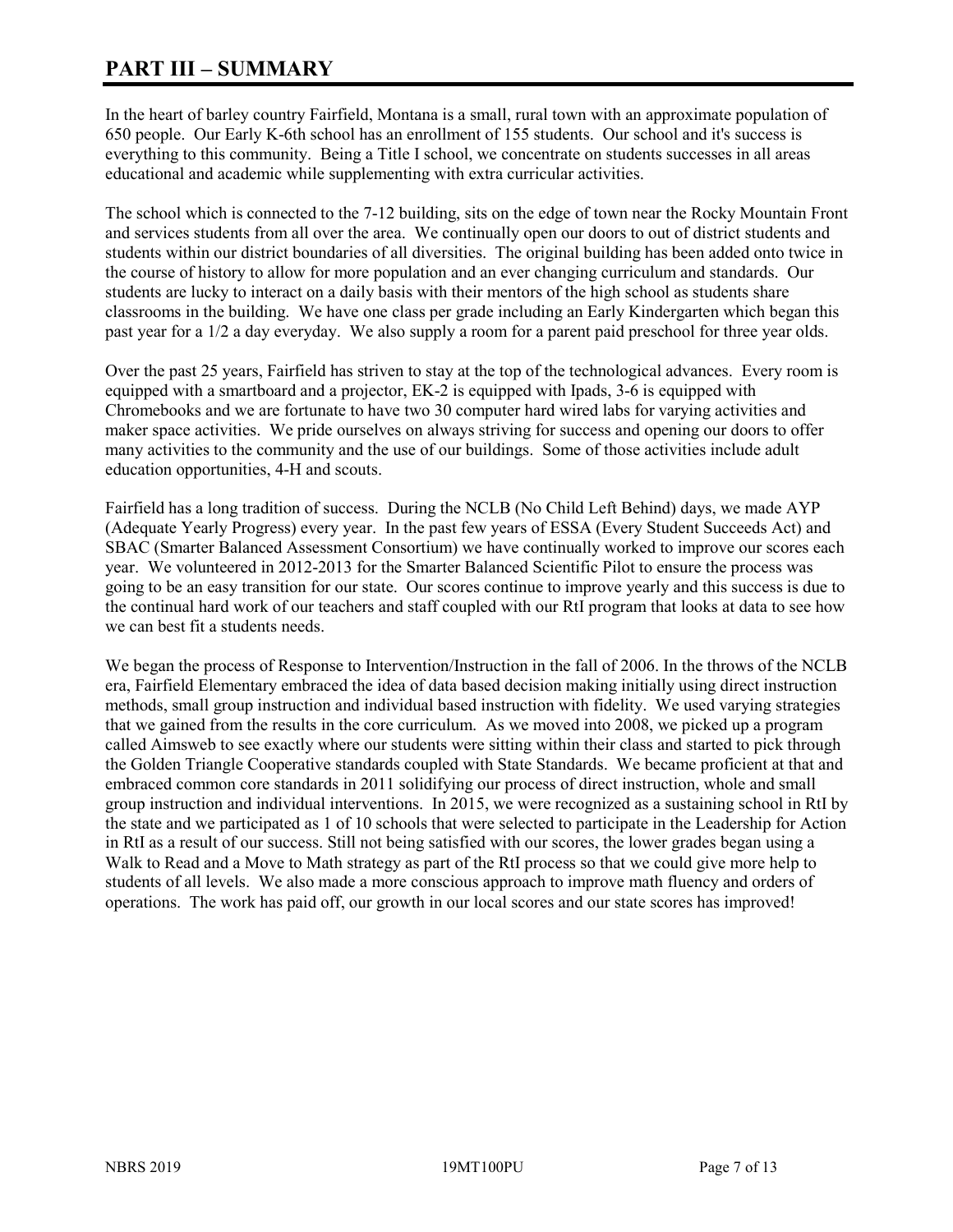# **1. Core Curriculum:**

## **1a. Reading/English language arts:**

The current ELA curriculum is a research based program which is aligned with Montana Common Core Standards and our local Golden Triangle Cooperative standards. Students participate in a daily 90 minute reading block which embraces grouping by ability level based on bench marking. More than 80% are reading at grade level or above. The 90 minute reading block is coupled with an intervention specialist later in the day. Students participate in daily fluency and comprehension work throughout the school year. Fluency strategies include paired reads, reciprocal reads, listening, and teacher led reads. Fluency is tracked weekly and assessed three times per year using STAR (Standardized Test Assessment for Reading) assessment and then students are placed on a track of 6 week progress monitoring to move through their groups. Students who are at risk are assessed weekly with the utilization of progress monitoring tools. All students (EK-6) have daily explicit lessons in phonemic awareness, phonics, fluency, high frequency words, vocabulary, spelling, comprehension, speaking/listening and writing. Using scaffolding, teachers then transition into flexible guided reading groups in our walk to read at the K-2 level and in guided groups 3-6 within the classroom.

Our teachers use the AR (Accelerated Reading) program to encourage students to read outside of the regular daily instruction. Books of all levels both fiction and non-fiction are given to students to read at their level and then comprehension quizzes are taken. At the end of the year, prizes and trips are awarded to nearly 70% of the student body.

## **1b. Mathematics:**

Fairfield's mathematical approach is to create lifelong problem solvers. We encourage students to develop a deeper understanding of mathematical concepts through the embedded Standards of Mathematical Practice. We want to build on student's prior knowledge across grade levels and directly address the standards. We begin with number sense and fluency particularly in base ten as the foundation for computational fluency and then advance that fluency to solve more advanced mathematical concepts. By providing students with concrete, pictorial and abstract methods to solve problems and persevere to mastery, we feel we develop critical thinking skills.

In K-2, we have incorporated Move to Math which follows similar guidelines as Walk to Read. After each bench marking and problem solving periods we move our students into groups and three days a week apply intervention, grade level and mastery work for students. In grades 3-6, we have incorporated intervention, grade level and mastery work in small group activities.

We also want to prepare our students to succeed on the state assessment by providing opportunities to think and reason, be clear and concise, show and explain using real math to solve real world problems.

#### **1c. Science:**

Science at Fairfield Elementary is not a stand alone program. It is incorporated by non-fiction reads in the reading program coupled with using Mystery Science and Carolina Biological Kits. Recently staff have been incorporating STEM activities to encourage students to get the Science, Technology, Engineering and Math concepts that they wouldn't obtain in a textbook series.

Our district has been highly successful on an international level in robotics. Although our high school team has been world champions twice, the beginnings of the program starts in the elementary. Teachers have introduced and continually used science units in coding and lego building which is then expounded upon later in their schooling careers.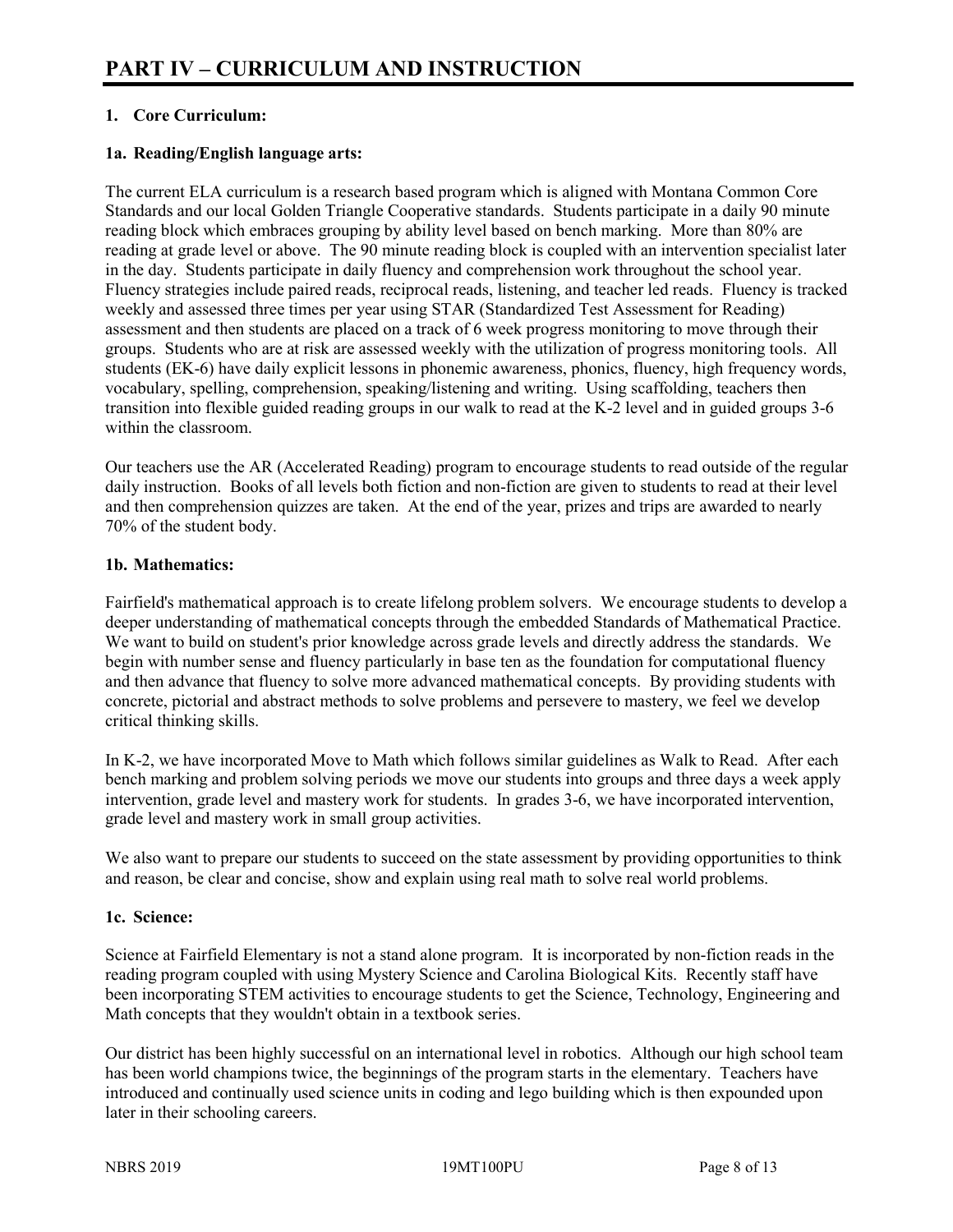Using our local outdoors is a beneficial way students obtain science. Hooked on Fishing is a program that our students have access to. The local Fish, Wildlife and Parks people guide this program to look at ecological habitat and environments that deal with fish and the waterways of Montana. Activities include fish dissection, ice fishing, floating the Missouri, fish sampling and habitat.

Students also attend Creeks and Critters program where they study erosion, watershed, predators and prey, bees and pollinators, weeds and wildlife. In preparation for this activity students study all things environmental including the water cycle, ecosystem and how both are affected.

Every year we look at the CRT-Science data to make sure that we are teaching to the Next Generation Science Standards. On a regular basis, the teachers are using in class assessments and writing methods to assess if the students are working at grade level.

## **1d. Social studies/history/civic learning and engagement**

Golden Triangle Cooperative standards and the Montana Common Core Standards are the guidelines for which students learn in Social Studies. Although the majority of civics and history are embedded in the core reading series, teachers use Scholastic News and Time for Kids as supplemental resources to help students learn about the world, US and state. Utilizing resources out our backdoor is beneficial for our students to learn about Indian Education for All which is a main component of our Montana Standards. The Greenfields Irrigation District which is housed in our town is a perfect example of how programs work that were implemented out of the New Deal in the 1930's.

With each holiday, an opportunity is provided to learn about historical moments, times, program or person(s). Our teaching staff utilized many alternative resources to help students learn at grade level about these topics. Resources include those provided by the internet, our school library and our local historians. The most valuable techniques in reading come from reading of historical documents and processing through close reading techniques in these documents at all grade levels. For example, historical documents written at the state level include letters written to relatives during the gold rush and an analysis of pictures pertaining to that era are paired with the writing. From that students are instructed to describe what the world, US and state looked like at that time using descriptive language.

In class assessments are given for each unit of study. Non-fiction reads in the core reading series and the measurement on the unit tests give teachers an idea if students are performing at grade level or not. Students complete written assignments to demonstrate the level of understanding of social studies topics such as historical dates, historical people and historical places.

#### **1e. For secondary schools:**

# **1f. For schools that offer preschool for three- and four-year old students:**

Our Early K teacher provides a guided play based environment in which students are encouraged to explore why, how and what. The Montana Early Learning Content Standards provided by the Office of Public Instruction is the documentation to which we follow. Early K in Fairfield looks like exploration and hands on activities where students get excited about learning. Balanced activities with uninterrupted blocks of time along with guided instruction from the teacher is what leads our young students to success. Continual data collection from the teacher to make sure students are progressing in their preparation of Kindergarten is a guideline for the content taught. Early K uses a variety of materials from various research based resources to help students learn along with providing creative opportunities to explore. She also provides music, art, library, tech, and gym for students to have a well rounded experience.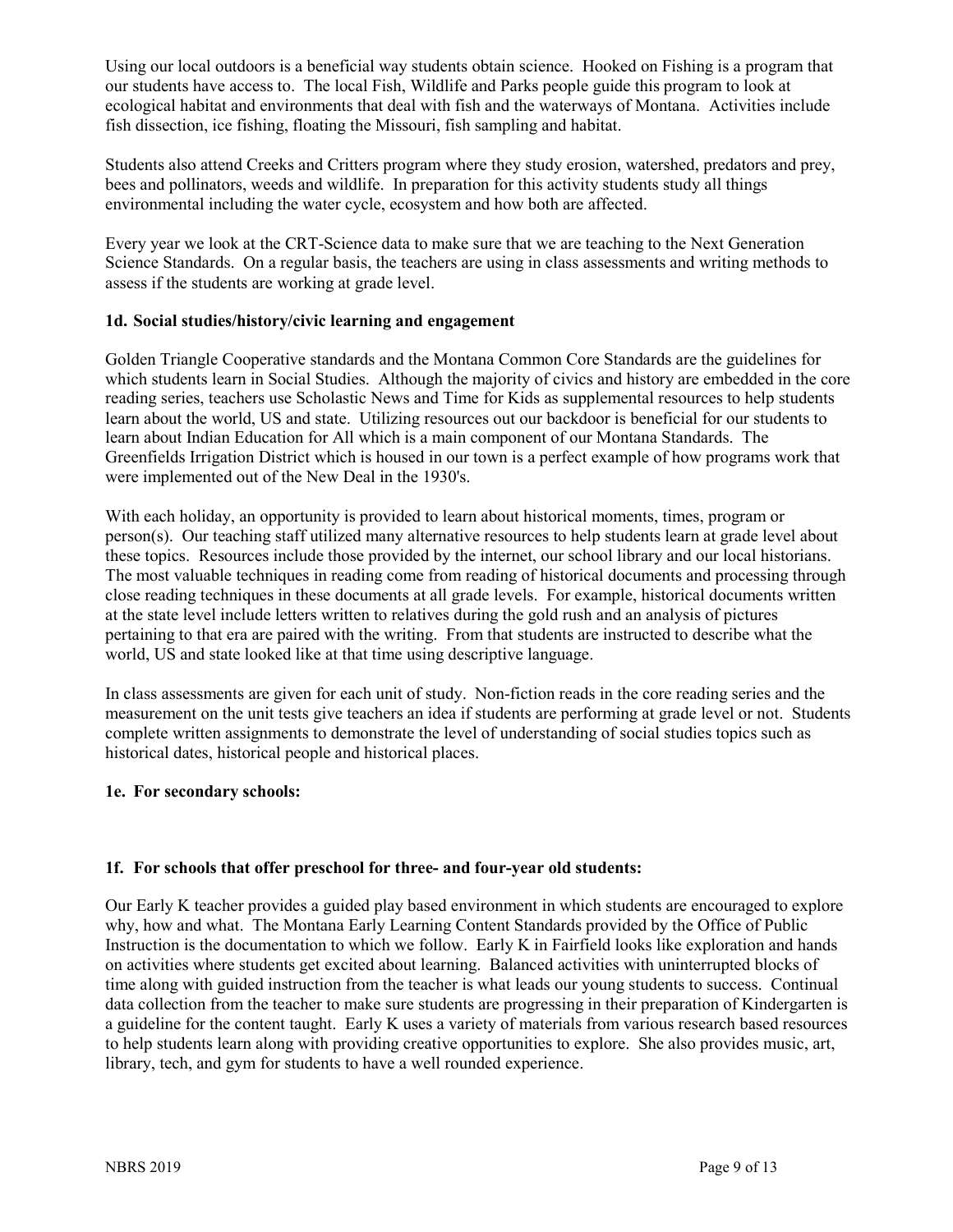## **2. Other Curriculum Areas:**

At Fairfield Elementary we strive to keep 90 minutes for our reading block and 60 minutes in the morning for Math blocks. Due to this all of our specials are in the afternoon. We are fortunate to have teachers to cover all of these fine classes. Physical Education which has taken on more of a lifelong fitness approach in the past years helps students learn how to move their bodies for strength and endurance. Over the past decade with our increasingly sedentary population it is inherent that students get quality physical activity through game, dance, and recreational activities. Planned activities that show students how to increase their strength and endurance for lifelong skills is vital to their academic growth.

With the standardized testing coming to the online scene, we felt it was vital that our younger students learn how to keyboard. Keyboarding skills are taught beginning in kindergarten and transition to using different types of technology and becoming responsible users of social media and the internet throughout their elementary career. Fairfield Elementary ties this in with library skills for a 45 minute class each week.

Art and Music are crucial to brain development of all students. Fortunately, both are offered to students at Fairfield Elementary. Talents are shown at the annual Christmas program in December and in the spring with an elementary talent show that will show both art projects and individual musical numbers ranging from piano and singing solos to dance and musical instrument performances. Music students also show off their talents at the Veterans Day performance, travel to our local assisted living center to sing and often times perform the National Anthem at local Co-op annual meetings.

Character traits are important to teach students. Following our SOAR (Safe, Organized, Accountable, Responsible/Respectful) guidelines we also teach students on a weekly basis about generosity, integrity, loyalty, kindness, sincerity and self-control. Using a program called Kelso's choices our counselor guides our students through a process of making good choices.

## **3. Special Populations:**

Fairfield Elementary School benchmarks students three times a year with an assessment in ELA and Math. This is followed every six weeks with staff meeting to problem solve for students based on those benchmark scores and progress monitoring data they have collected. Students identified in the intensive level receive individual plan goals with interventions designed to help them catch up to grade level by the end of the year. Students in the strategic area are given levels of interventions to help them catch up as well although it shouldn't take as long. Students who perform above grade level expectations are grouped into enrichment and challenging curricula within the classroom and at the after school program. The ultimate payoff is seeing how students succeed on the Standardized Tests.

Economically disadvantaged students scored 22% higher proficiency on last years SBAC (Smarter Balanced Assessment Consortium) scores than the prior year. We believe this is due to staff making a conscious effort to intervene in math fluency and orders of operations for students that scored low on Math bench marking and progress monitoring. Specific interventions for math include Rocket Math, MobyMax, fluency flashcards, orders of operation songs and scripted instruction interventions. Students are referred to our after school program for continued intervention as well. At FLY(Fairfield Leading Youth), students are able to work one on one with a certified teacher to get help with concepts they are struggling with.

The same group of economically disadvantaged students scored 31% higher proficiency in the ELA subgroup. Again this is due to a concerted effort by all staff to target these students with specific and strategic interventions in fluency and comprehension strategies. For our very young students falling in this group, we use a research based scripted phonics and a reading series to help them gain growth. Students that fall in the economically disadvantaged category and any student in intervention is invited to attend our summer reading program in July. This program is designed to supplement skills in reading for three hours per day. Students who have taken advantage of this program have shown they have higher benchmark scores in the fall which in turn leads to a strong academic start.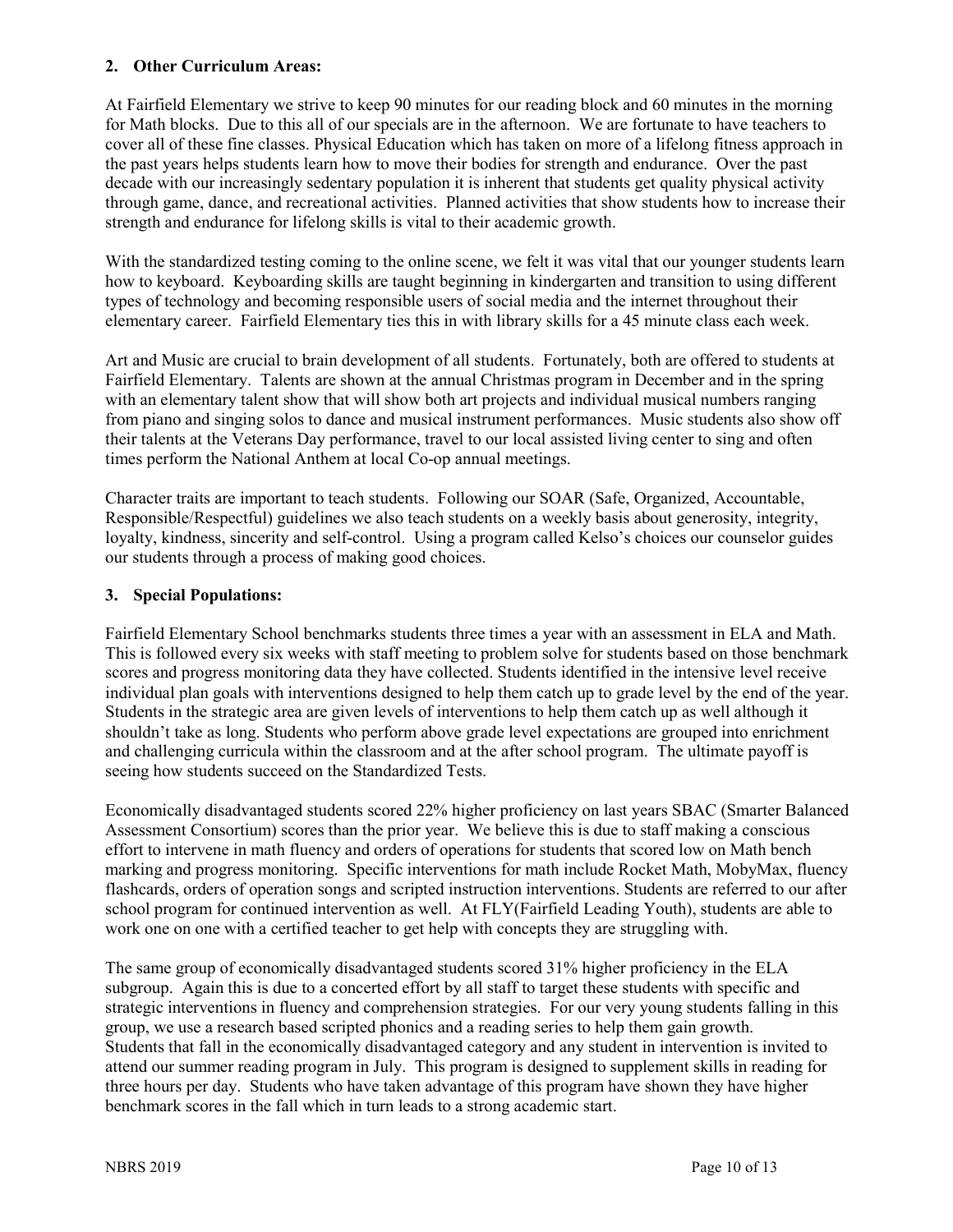## **1. School Climate/Culture:**

Students and staff feel empowered to do great things when they feel supported and valued. One of the ways at Fairfield Schools which we empower students is through SOAR (Safe, Organized, Accountable, Respectful/Responsible). SOAR is the expected behaviors in all of our common areas which are taught and modeled continually by staff. For example, a student being Safe in the hallway would be one who stays to the right in a single line and keeps hands and feet to themselves. A student who is being Organized in the lunchroom would be one who is using proper table manners and following signal directions of the adults in charge. An Accountable student on the playground is one who avoid rough and dangerous play and uses playground equipment properly. A Respectful/Responsible student on the bus is one who waits their turn and sits in the correct seat on the bus. When students are given guidance and structure the motivation and the strive to do well increases.

Teachers individually have their own classroom management incentives and behavior modification techniques. Some of the incentives that teachers use in their classroom are lunch with the teacher, pajama Friday, bring a stuffed pet, positive referral to the principal, ice cream coupons and positive notes home! The ways teachers do this in the lower elementary is by a clip up or clip down system. In the upper grades it varies from letters on the board, ticket system or x marks the spot.

A teacher's value is priceless. Our teachers and staff work extremely hard at putting students first. Support of that is crucial. Small tokens such as chocolate in their mailbox, coffees from the local shop or a post it note on their desk work! Bigger ways are flowers at Valentine's day, staff tee shirts and coupons for leaving early or a free sub work well! Above this is a general interest in what is happening in their lives by a simple conversation!

## **2. Engaging Families and Community:**

Fortunately, we live in a community that highly supports its school, staff and leaders. School and the success of our kids in whatever their endeavor (academics, robotics, spelling bees, science fairs, athletics) is important to our parents and the community. We definitely brag up our students on Facebook and social media platforms for whatever they are involved in. Communication with daily home to school folders and Wednesday envelopes, Facebook, twitter and a good old fashioned phone call are some of the ways staff communicates with parents and the community. We send out a big beginning of the school newsletter with all the important beginning of the year information and a calendar of events. Parent Teacher conferences are well attended in the fall with a 97% attendance rate.

We encourage volunteers including accessing the Front Range Assisted Living center. The Front Range has senior citizens that enter our school four days a week to help with our reading groups. In turn our students travel to the assisted living center on many occasions to help out or show off our singing and art talents.

Recently we made a transition to Infinite Campus (IC) for our attendance and grading software along with many other facets of the program. The greatest part of this program is that parents can access a student's grades at any time in order to keep track of assignments and completion. Another portion of IC that is fantastic is that it allows for mass text to communicate immediate messages that are needed.

Giving back to the community through service projects such as shoveling snow, planting the main street planters, Easter Egg hunt, picking up garbage on the highway, serving at the annual meetings of our local co-ops are some of the ways our students get involved and say thank you.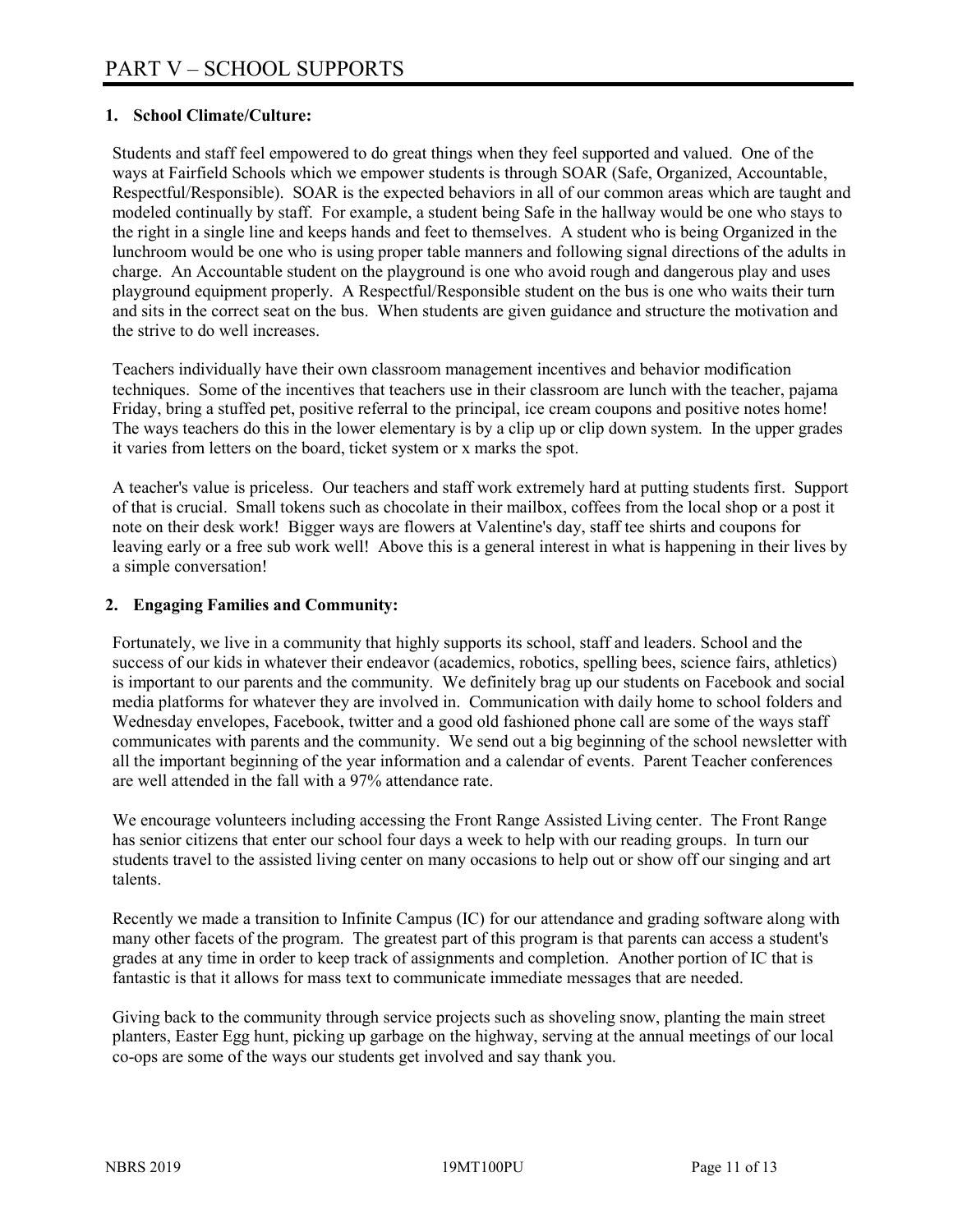#### **3. Professional Development:**

Teachers and staff are encouraged to attend training's each year to keep on top of the current educational trends. Professional Development days are built in to the district calendar to promote and provide access to improving practices throughout the school year. In August during teacher training we brought in the Golden Triangle Curriculum Consortium to assess standards and train staff how to put them into their digital lesson plan book. This is also helping with our transition to standards based report cards. Also on those days, we had a more formal STAR (Standardized Test for the Assessment of Reading) training to look at progress monitoring component. Utilizing this component will help us to track our students intervention levels 2 and 3 on a weekly or bi-weekly basis.

We sent several teachers to the NCCE (Northwest Council for Computer Education) conference in Seattle to stay updated on the latest technological education trends. Later this spring we will do brain based strategies to utilize in the classroom and send staff to Autism training. Teachers are also encouraged to use the Office of Public Instruction Learning Portal to gain valuable education in varying topics and earn renewal units as well.

## **4. School Leadership:**

Fortunately, we live in a community that highly supports its school, staff and leaders. The high success of our kids in whatever their endeavor (academics, robotics, spelling bees, science fairs, athletics) is an expectation of our parents and the community. The principal implements daily visibility in our school as a way of nurturing relationships with both staff and students. The principal supports staff in recognition of their hard work by giving out free time at the end of the day to attend appointments, allowing jeans to be worn on Fridays and leaving notes of encouragement or praise. These small tokens cultivate a climate of belonging and furthers a drive for working hard. Our teachers are continually in the school beyond required hours striving to do what's best for kids. Many times they stay late into the evening or come in on their weekends so that kids are getting the rigorous academics they need to become successful. Staff often attend student extra curricular events and support students in all of their efforts.

Our superintendent is visible in the building as well and continually checks in on the staff and teachers commending them on their continual hard work and effort for students.

The principal continues to cultivate relationships with students by greeting them every morning at the door, giving a high five in the hallway or saying a simple how you doing today. When students get involved in a conversation they will go the extra mile. For example, a student wearing a t-shirt with a team on it can start a conversation about how that team is doing or asking a student if they rode their horse last night is getting students to know we care and want them to be successful. We have found that by cultivating relationships with students they are more likely to do their best in the classroom and their behaviors are easier to manage. The principal plays a vital role in this through her visibility. Creating a positive culture where the standard expectation is high is what Fairfield Elementary is about.